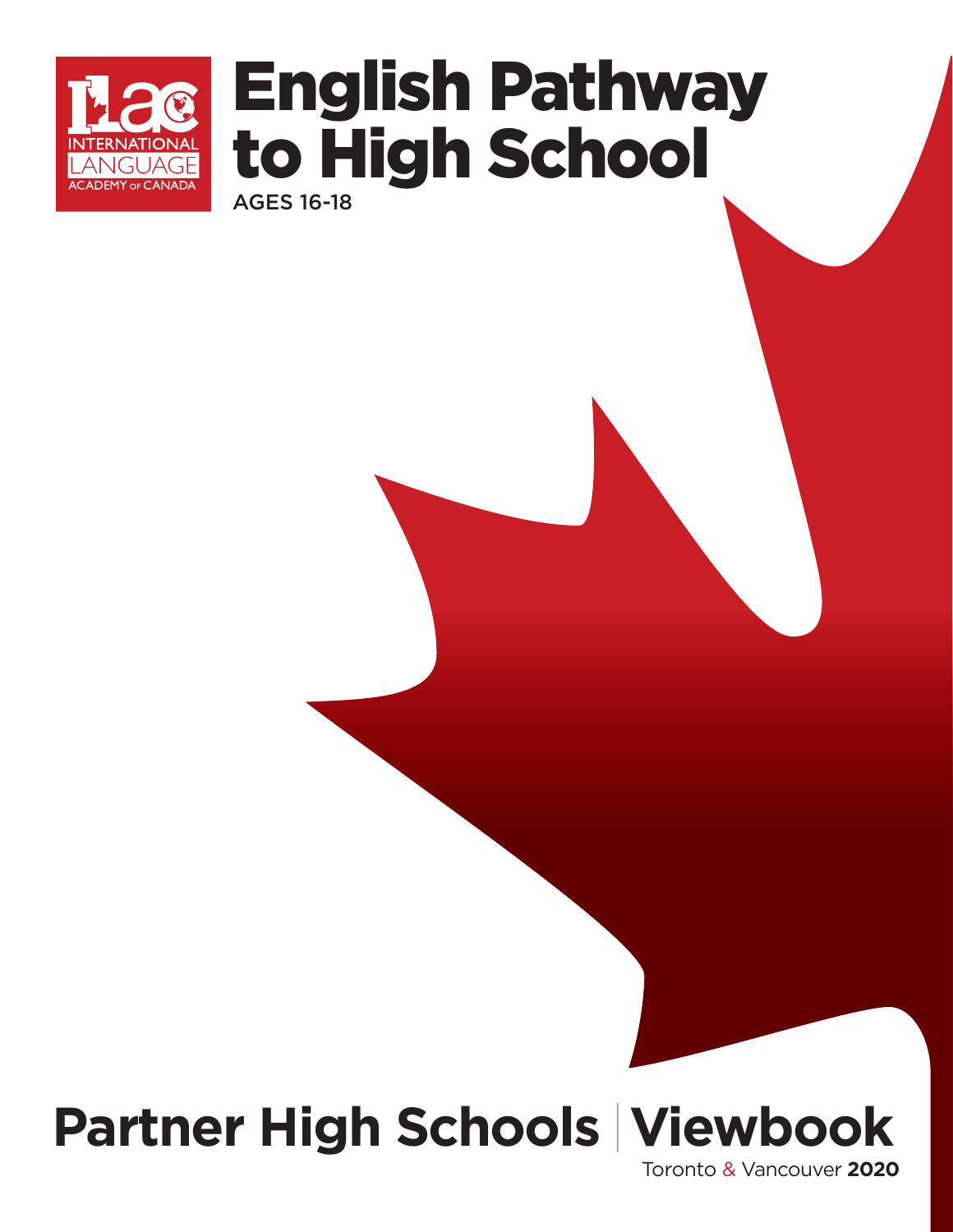## ILAC Pathway to High School

## **B** About the Program

- ILAC's Pathway to High School prepares young adult students for successful transitions to Canadian high school.
- Course duration varies based on your starting English level. Find out your level at ilac.com/online-test
- Students can enter high school once they reach ILAC's English Level 12.

## English Levels - Pathway to High School  $\overline{\mathbf{S}}$

## Each English level is 4 weeks

| <b>ENGLISH</b><br><b>LEVELS</b>                        |                                               |  |                 |      |                     |  |                     | 8 | 9                            | 10                 | 11           | 12                        | 13 | 14 | 15                       | 16 | 17                 |
|--------------------------------------------------------|-----------------------------------------------|--|-----------------|------|---------------------|--|---------------------|---|------------------------------|--------------------|--------------|---------------------------|----|----|--------------------------|----|--------------------|
| <b>ENGLISH</b><br><b>BANDS</b>                         | <b>INTRO</b>                                  |  | <b>BEGINNER</b> | PRE- | <b>INTERMEDIATE</b> |  | <b>INTERMEDIATE</b> |   | HIGH-<br><b>INTERMEDIATE</b> |                    | PRE-ADVANCED | <b>ADVANCED</b>           |    |    | HIGH-<br><b>ADVANCED</b> |    | <b>PROFICIENCY</b> |
| <b>PRINCIPAL</b><br><b>COURSES</b><br><b>AVAILABLE</b> | <b>ENGLISH PATHWAY TO HIGH SCHOOL AT ILAC</b> |  |                 |      |                     |  |                     |   |                              | <b>HIGH SCHOOL</b> |              | <b>STUDENTS CAN START</b> |    |    |                          |    |                    |

### Full Time Academic Program\* 32 Lessons per Week ∰

1 Principal Course + 1 Elective Course + Free Gym Membership

|                                        | <b>Monday</b>                            | <b>Tuesday</b>          | Wednesday               | <b>Thursday</b>         | <b>Fridav</b>           |  |  |  |  |  |
|----------------------------------------|------------------------------------------|-------------------------|-------------------------|-------------------------|-------------------------|--|--|--|--|--|
| 10:00 am<br>12:15 pm                   | Arrival/Sports/<br><b>Excursions</b>     | <b>Elective Course</b>  | <b>Elective Course</b>  | <b>Elective Course</b>  | <b>Elective Course</b>  |  |  |  |  |  |
|                                        | <b>Lunch and gym</b> 12:15 pm- $2:00$ pm |                         |                         |                         |                         |  |  |  |  |  |
| $2:00 \text{ pm}$<br>$5:00 \text{ pm}$ | <b>Principal Course</b>                  | <b>Principal Course</b> | <b>Principal Course</b> | <b>Principal Course</b> | <b>Principal Course</b> |  |  |  |  |  |

\*Schedule is subject to change.

## Principal Course **Elective Course**

### **CHOOSE 1 PRINCIPAL COURSE FROM THE LIST BELOW:**

- General English
- Cambridge English (FCE, CAE & CPE)
- TOEFL Preparation
- IELTS Preparation
- University Pathway Program

### **CHOOSE ELECTIVE COURSES FROM THE LIST BELOW:**

- **English Electives**
- Communication
- TOEFL Preparation
- IELTS Preparation
- Academic Skills
- •Leadership (College Seminar format)
- •Sales (College Seminar format)
- •Digital Marketing (College Seminar format)

• **Elective Course** choices are based on availability, students' goals and English Level.

• **Free Gym Membership**: receive a free gym membership and enjoy a healthy lifestyle while studying at ILAC.

## Start Dates  $\mathbf{Q}_3^3$

?

Students can start every Monday, all year-round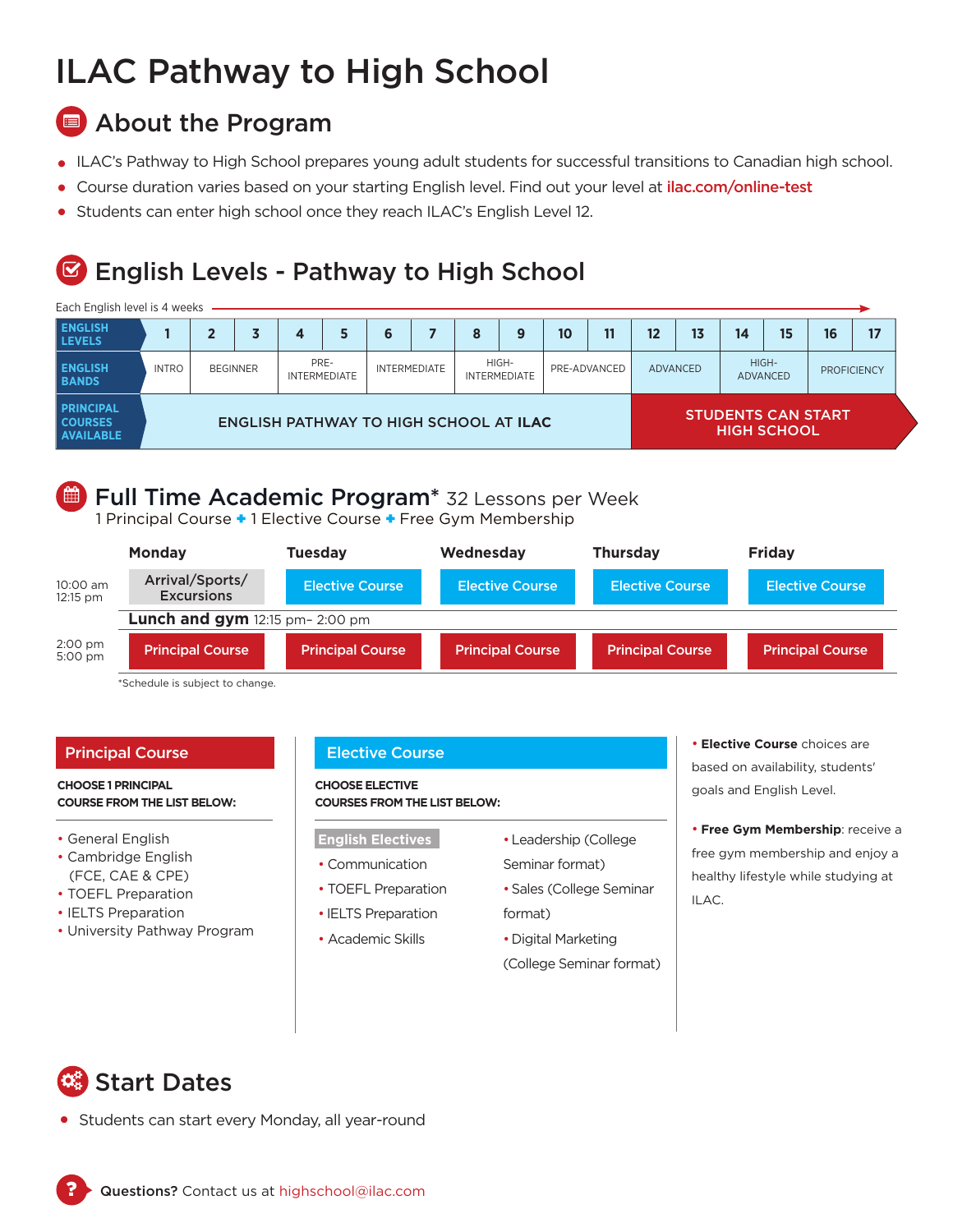## ILAC High School Partners

| <b>ONTARIO</b>                                                      |                                                                  | <b>Admission</b><br>Requirements <sup>1</sup> | <b>Start</b><br><b>Dates</b>                      | Tuition <sup>2</sup><br>(full academic year) | Number of<br><b>Courses</b> | <b>Registration Fee</b> |
|---------------------------------------------------------------------|------------------------------------------------------------------|-----------------------------------------------|---------------------------------------------------|----------------------------------------------|-----------------------------|-------------------------|
| È,<br><b>BRAEMAR</b><br>$C$ O I I $E$ G $E$<br>Refining Imagination | <b>Braemar College</b><br>Toronto, ON                            | ILAC Level 12+                                | September<br>November<br>January<br>April<br>July | \$16,400                                     | 8 Courses                   | \$300                   |
| eiELDSTON<br>$JK$ to $12$                                           | <b>Fieldstone King's</b><br><b>College School</b><br>Toronto, ON | <b>ILAC Level 15+</b>                         | September<br>February<br>April                    | \$23,335                                     | 8 Courses                   | \$250                   |
| THE GREI<br>cov.                                                    | <b>Great Lakes</b><br>College<br>Toronto, ON                     | ILAC Level 12+                                | September<br>November<br>January<br>April<br>July | \$14,700                                     | 8 Courses                   | \$200                   |
| Keystone                                                            | <b>Keystone</b><br><b>International</b><br>Toronto, ON           | <b>ILAC Level 14+</b>                         | September<br>February<br>July                     | \$18,800                                     | 8 Courses                   | \$250                   |
|                                                                     | <b>Royal Crown</b><br><b>Academic School</b><br>Toronto, ON      | ILAC Level 12+                                | September<br>January                              | \$19,200                                     | 8 Courses                   | \$300                   |
|                                                                     | <b>Urban</b><br><b>International School</b><br>Toronto, ON       | ILAC Level 12+                                | September<br>January<br>May                       | \$15,150                                     | 8 Courses                   | \$0                     |
| <b>BRITISH COLUMBIA</b>                                             |                                                                  | <b>Admission</b><br>Requirements <sup>1</sup> | <b>Start</b><br><b>Dates</b>                      | Tuition <sup>2</sup><br>(full academic year) | Number of<br><b>Courses</b> | <b>Registration Fee</b> |
| <b>Columbia College</b>                                             | Columbia<br>College<br>Vancouver, BC                             | ILAC Level 13+                                | September<br>January<br>May                       | \$17,120                                     | 8 Courses                   | \$200                   |
|                                                                     | <b>Alexander</b><br>Academv<br>Vancouver, BC                     | ILAC Level 13+                                | September<br>January                              | \$22,800                                     | 8 Courses                   | \$200                   |

<sup>1</sup> Math and English test will be required. <sup>2</sup> Deposit may be required. All prices in Canadian Dollars. Prices may change without notice.

## Fees\* \$

| Full Time Academic Program - 32 lessons per week |            |  |  |  |  |  |
|--------------------------------------------------|------------|--|--|--|--|--|
| 1-10 weeks                                       | \$310/week |  |  |  |  |  |
| 11-21 weeks                                      | \$305/week |  |  |  |  |  |
| 22-32 weeks                                      | \$295/week |  |  |  |  |  |
| 33-43 weeks                                      | \$290/week |  |  |  |  |  |
| +44 weeks                                        | \$285/week |  |  |  |  |  |

\*All prices in Canadian Dollars. Prices may change without notice. Textbooks are not included in tuition fees.

| <b>Accommodation Homestay Fees</b> |            |  |  |  |  |  |  |
|------------------------------------|------------|--|--|--|--|--|--|
| Accommodation Placement Fee        | \$210      |  |  |  |  |  |  |
| Homestay Single with 3 meals/day   | \$270/week |  |  |  |  |  |  |
| <b>Other Fees</b>                  |            |  |  |  |  |  |  |
| <b>Registration Fee</b>            | \$160      |  |  |  |  |  |  |
| Airport Pick-up                    | \$110      |  |  |  |  |  |  |
| Airpot Drop-Off                    | \$110      |  |  |  |  |  |  |
| <b>Health Insurance</b>            | \$21/week  |  |  |  |  |  |  |
| Custodianship Letter               | \$100      |  |  |  |  |  |  |